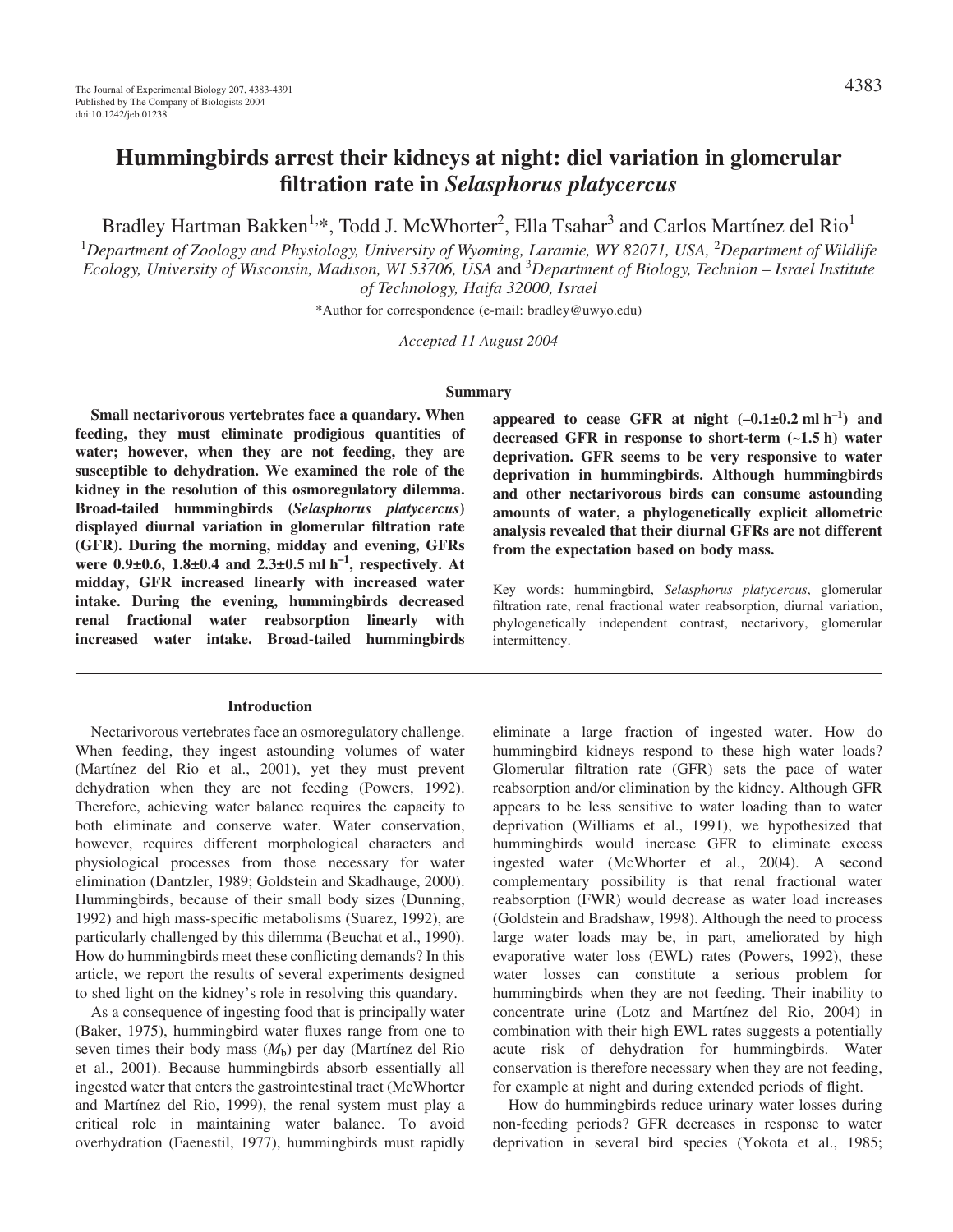# 4384 B. Hartman Bakken and others

Williams et al., 1991; Goldstein and Skadhauge, 2000). Because hummingbirds do not feed at night, they are likely to be dehydrated in the early morning and need to conserve water (Fleming et al., 2004). We hypothesized that GFR would be lower during both the night and morning relative to the evening (Goldstein and Rothschild, 1993). We also predicted that hummingbirds would reduce GFR during an episode of water deprivation.

#### **Materials and methods**

#### *Hummingbird care*

After mist-netting male broad-tailed hummingbirds (*Selasphorus platycercus* Swainson;  $M_b=3.60\pm0.40$  g,  $N=10$ ) in Albany County, Wyoming, USA (41°20′ N, 106°15′ W), we housed them in individual cages  $(0.6 \times 0.6 \times 0.6 \text{ m})$  kept at  $24\pm1$ °C on a 13 h:11 h photoperiod (photophase: 07:00–20:00·h MST). Hummingbirds fed *ad libitum* on two maintenance diets. Between 08:00 and 18:00 h, they fed on a 13.0% (mass percent) solution of Nektar-Plus (Guenter Enderle, Tarpon Springs, FL, USA) supplemented with vitamins (0.4%; Nekton-S; Guenter Enderle) and sucrose (5.0%). From 18:00 to 08:00 h, they fed on a  $25\%$  sucrose solution. Hummingbirds had to hover to feed and were acclimated to captivity for two weeks before experiments began.

## *Experimental design*

We conducted two experiments. The first investigated diel variation in renal function in hummingbirds feeding naturally. The second experiment probed the effect of food (and thus water) deprivation on renal function. In experiment 1, we measured both renal FWR and GFR from roughly 18:00 to 19:59 h ('evening'). In the same experiment, we measured GFR from  $20:00$  to  $06:59h$  ('night') and from  $07:00$  to approximately 08:30 h ('morning'). Experiment 2 was conducted from approximately  $11:00$  to  $15:00$  h. In this experiment, we first measured GFR in hummingbirds feeding voluntarily ('midday') and then removed the sucrose solutions from their cages ('fast'). After this  $\sim$ 1.5 h fast, we returned the sucrose solutions and continued measuring GFR in freely feeding hummingbirds.

During experiments, hummingbirds were housed individually in opaque Plexiglas<sup>®</sup> cages  $(0.3 \times 0.3 \times 0.3 \text{ m})$ . One cage panel was a Mylar®-coated, one-way glass mirror. Each cage contained one perch that was fitted with an insulated Cu–Cn thermocouple (±0.1°C; ΩOmega Corporation, Stamford, CT, USA) and suspended from an electronic balance (±0.01 g; Scout II; Ohaus Corporation, Florham Park, NJ, USA). Hummingbirds were acclimated to these cages for 2 days before each trial.

Hummingbirds increase their food intake when the sugar concentration of their food decreases (Martínez del Rio et al., 2001). To vary ingested water loads, we fed hummingbirds 292 and 876 mmol  $l^{-1}$  sucrose solutions. The fractional water contents of these solutions are 0.94 and 0.81, respectively. In

this report, 'food intake' is the volume of sucrose solution ingested; 'water intake' is the ingested volume of preformed water; and 'food/water' refers to the sucrose solutions. Hummingbirds fed *ad libitum* on these sucrose solutions for ~4·h before a trial. We assigned trial order and sucrose concentration randomly for each hummingbird, and hovering was required to feed. All measurements were conducted at  $24\pm1\degree C$  and the photoperiod held constant.

## *GFR and renal FWR estimates in hummingbirds*

We estimated GFR using a single injection of  $[^{14}C]$ L-glucose (Chang et al., 2004) and a modified version of the slopeintercept method (Hall et al., 1977; Florijn et al., 1994). Our sole modification was that the marker disappearance rate from plasma is matched by its rate of appearance in excreta. In addition to the assumption of constant GFR made by the slopeintercept method (Hall et al., 1977; Florijn et al., 1994), our modification assumes constant renal FWR. Therefore, our method of estimating GFR can only be applied with a single compartment model of marker clearance. This same modification was used by McWhorter et al. (2004). It allows the investigation of renal function in unanesthetized free-flying birds.

Using our modified version of the slope-intercept method, three parameters are needed to estimate GFR:  $(1)$   $Q_i$ , the quantity of marker injected (disints  $min^{-1}$ , hereafter d.p.m.); (2)  $A_{i(0)}$ , the zero-time intercept concentration of marker in plasma (d.p.m.  $ml^{-1}$ ); and (3)  $\dot{K}_{14C}$ , the fractional turnover rate of marker ( $h^{-1}$ ). Marker distribution space ( $S_P$ ; in ml) is then:

$$
S_{\rm P} = Q_{\rm i} \times A_{\rm i(0)}^{-1} \,, \tag{1}
$$

where  $K_{14C}$  is used to extrapolate to  $A_{i(0)}$  from a single blood sample taken from each bird  $\sim$ 2 h after injection. GFR (ml h<sup>-1</sup>) is then:

$$
GFR = \dot{K}_{14C} \times S_P \,. \tag{2}
$$

We determined  $K_{14C}$  as the exponent of exponential decay functions fitted to the relationship between the concentration of marker in excreta and time (Hall et al., 1977). Because hummingbirds do not void excreta during fasts, we estimated  $K_{14C}$  during the night and food/water deprivation periods as:

$$
\dot{K}_{14C} = (E_{L} - E_{F}) \times t^{-1}, \qquad (3)
$$

where  $E_L$  and  $E_F$  are the natural logarithms of specific activity in the last and first excreta samples  $(d.p.m.m^{-1})$  predicted by  $K_{14C}$  before and after the period of non-feeding, respectively, and  $t$  is the length (h) of the non-feeding period. Equation  $3$ can be substituted for  $K_{14C}$  in equation 2 to estimate mean GFR (GFR′) during the period when no excreta is voided so that:

$$
GFR' = \dot{K}_{14C}' \times S_P \,. \tag{4}
$$

We estimated renal FWR as:

$$
FWR = 1 - (P_M \times U_M^{-1}), \qquad (5)
$$

where  $P_M$  and  $U_M$  are the concentrations of marker in plasma and ureteral urine (d.p.m.  $\mu$ l<sup>-1</sup>), respectively (Goldstein, 1993).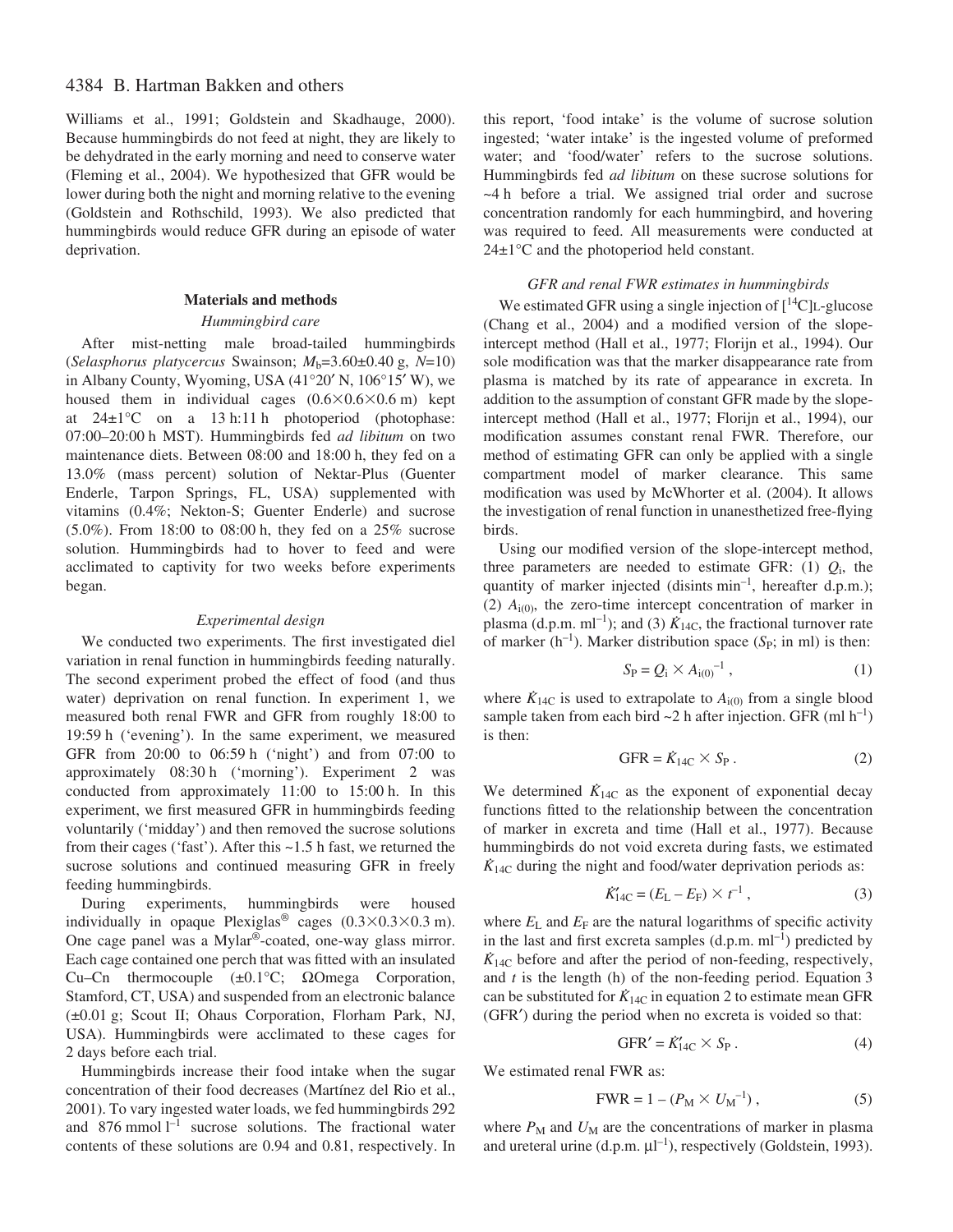

Fig. 1. Semi-logarithmic plot of data from one representative broad-tailed hummingbird illustrating (1) our protocol for estimating evening, night and morning glomerular filtration rates (GFR) and evening renal fractional water reabsorption and (2) that  $^{14}$ C-labeled L-glucose appearance in excreta with time follows single-compartment, first-order kinetics. This particular humming bird had an evening and morning GFR of 1.9 and 1.1 ml h<sup>-1</sup>, respectively (determined using equation 2); night GFR for this bird was 0.0 ml h<sup>-1</sup> (determined using equation 4). Although data of  $\lceil {^{14}C} \rceil$  of excreta are log<sub>e</sub>-transformed here for clarity, our analyses were performed on non-transformed data (Motulsky and Ransnas, 1987). We injected this particular hummingbird at 17:43 h and collected excreta samples until 19:43 h. Ureteral urine and plasma samples were taken from this hummingbird at 19:45 and 19:47 h, respectively. Our morning excreta collections suggested that whole-kidney GFR was interrupted overnight: there were no differences between the  $[14C]$  of excreta in the first morning and last evening samples.

## *Experimental measurements*

## S*P, GFR and renal FWR*

We injected each hummingbird in the pectoralis muscle with  $9.25 \times 10^4$  Bq of [1-<sup>14</sup>C]-L-glucose (Lot #345-058-050; Moravek Biochemicals, Brea, CA, USA) dissolved in 10 µl of deionized water. Injections were at  $\sim$ 18:00 and  $\sim$ 11:00 h for experiments 1 and 2, respectively. After injections, we collected excreta samples for  $>1$  h. Following the initial excreta collection for experiment 1, we collected both a ureteral urine, using a close-ended polyethylene cannula (Goldstein and Braun, 1989), and blood sample  $(-10 \mu l)$ . The blood sample was obtained by clipping a single toenail. We collected these samples between 19:40 and 19:59 h. We resumed collecting excreta the following morning. Fig. 1 illustrates our procedure for experiment 1. In experiment 2, we collected excreta samples before and after an  $\sim$ 1.5 h food/water deprivation period. Excreta samples were collected, using glass capillary tubes, from the wax paper that lined the cage bottom. We counted d.p.m. (LS 6000IC; Beckman Coulter, Fullerton, CA, USA) after dissolving injectate aliquots, excreta, ureteral urine and plasma samples in 7.0 ml liquid scintillation cocktail (EcoLume; ICN Biomedicals, Costa Mesa, CA, USA). All analyses were corrected for  $^{14}$ C background, quench and chemiluminescence.

#### *Body temperature (*T*b)*

Hummingbirds can enter torpor (Calder and Calder, 1992). To find out if hummingbirds remained normothermic during our measurements, we obtained estimates of  $T<sub>b</sub>$  using insulated Cu–Cn thermocouples affixed to each perch and digital thermometers ( $±0.1$ °C; HH506; ΩOmega Corporation). The length of the perches  $(20 \text{ mm})$  forced birds to sit atop the thermocouple so that it contacted the abdomen skin surface. We calibrated perching temperatures with cloacal

temperatures. Our criterion for hypothermia was any  $T<sub>b</sub>$ estimate lower than 39.0°C (Calder and Calder, 1992). During the 11 h night phase, we measured  $T<sub>b</sub>$  every 0.5 h; for all other experiments, we monitored  $T<sub>b</sub>$  continuously.

#### *Statistical analyses*

Because the relationships between food intake and sugar concentration for nectarivorous birds are well described by power functions (Martínez del Rio et al., 2001), we logetransformed food intake and sucrose concentration data. To determine the effect of food intake rate and subject on GFR, we used repeated-measures analysis of variance (RM-ANOVA). To test for differences among means, we used Tukey's Honest Significant Difference (Tukey's HSD). In all other cases, we used linear models on non-transformed data to assess significance. We report values as means  $\pm$  1 S.D.

## **Results**

After injection, the decline in  $^{14}$ C concentration (hereafter  $[$ <sup>14</sup>C]) of excreta with time followed single-compartment, firstorder kinetics (Fig. 1). Mean coefficient of determination  $(r^2)$ values for loge-transformed data during experiment 1 were 0.83±0.12 (*N*=10) and 0.43±0.23 (*N*=10) for the evening and morning, respectively (Fig. 1). During experiment 2,  $r^2$  values were 0.75±0.15 (*N*=10) and 0.49±0.28 (*N*=10) before food/water was removed and when it was returned, respectively.

Our estimate of S<sub>P</sub> in broad-tailed hummingbirds was 0.74 $\pm$ 0.15 ml (*N*=9), which is approximately 20.6 $\pm$ 4.2% of *M*<sub>b</sub>.  $[{}^{14}$ C]L-glucose equilibration time was 19 $\pm$ 11 min (*N*=20). The integrals of the relationship between  $[{}^{14}C]$  of excreta with time indicated that we recovered 97.3 $\pm$ 1.1% of  $Q_i$  (*N*=20). Because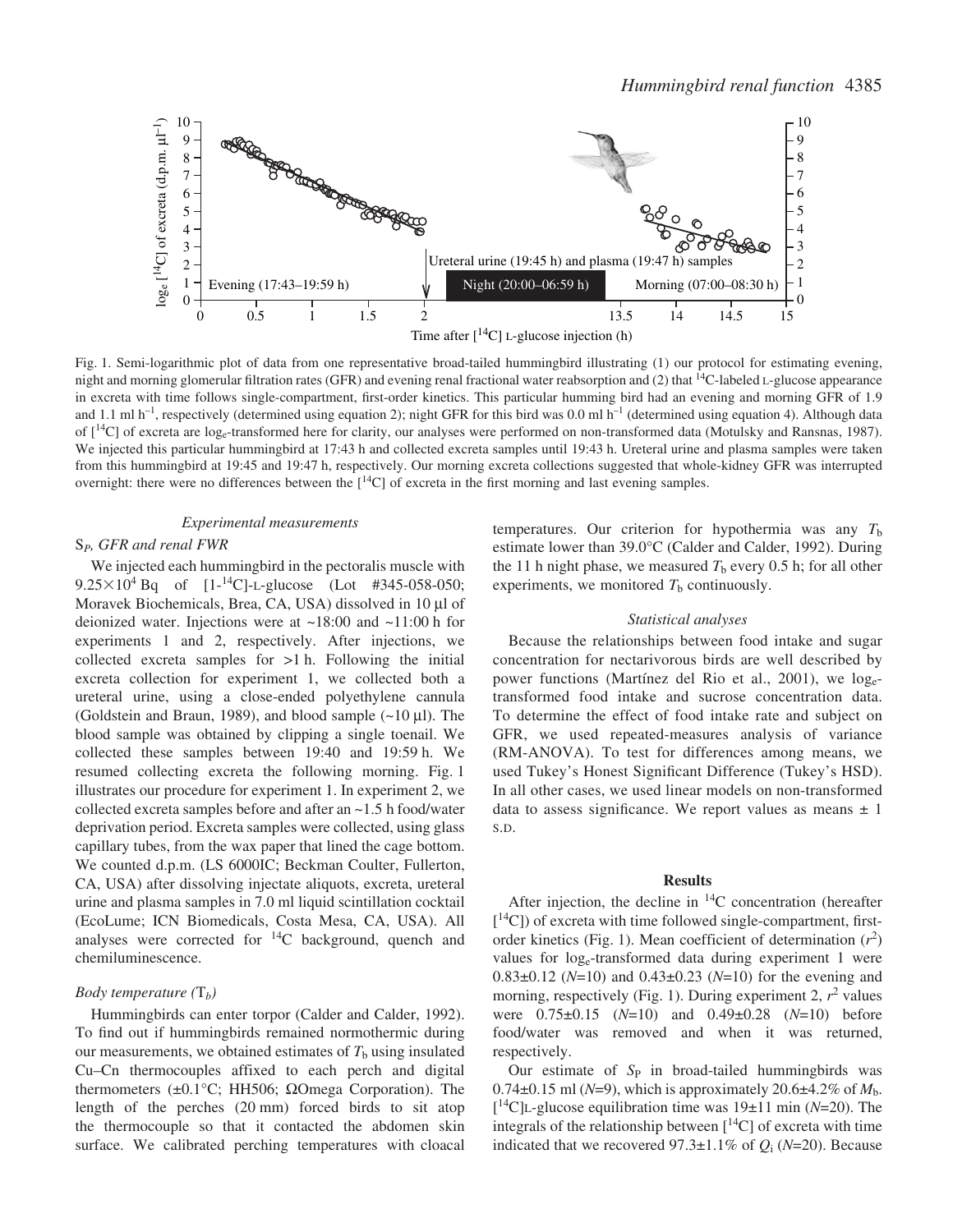subject was a nonsignificant parameter in all our models (*P*>0.2), we removed this factor from all analyses.

## *Renal function and time of day*

During the evening and morning, food intake rate increased significantly as the sucrose concentration decreased (RM-ANOVA: *F*1,7=10.83, *P*=0.0133, *N*=9). During the evening, food intake rates were  $1.17\pm0.37$  (*N*=5) and  $0.56\pm0.14$  ml h<sup>-1</sup>  $(N=4)$  on the 292 and 876 mmol<sup> $1^{-1}$ </sup> solutions, respectively. Food intake rates during the morning were 1.11±0.39 (*N*=5) and  $0.65\pm0.20$  ml h<sup>-1</sup> (*N*=4) on the 292 and 876 mmol l<sup>-1</sup> solutions, respectively. GFR during these same time periods was not influenced by sucrose concentration (RM-ANOVA:  $F_{1,7}=1.54$ ,  $P=0.25$ ,  $N=9$ ). We therefore removed sucrose concentration from the analyses described in this section.

There were significant differences among our GFR estimates (RM-ANOVA: *F*2,7=59.9, *P*<0.0001, *N*=9), with Tukey's HSD tests revealing that GFR<sub>EVENING</sub>, GFR'<sub>NIGHT</sub> and GFR<sub>MORNING</sub> were all different from each other (Fig. 2).  $GFR_{\text{EVENING}}$  was 2.3 $\pm$ 0.5 ml h<sup>-1</sup> (*N*=9), ~110% of the allometric prediction  $(GFR = 0.013 M<sub>b</sub><sup>0.76</sup>$ ; Bennett and Hughes, 2003; Fig. 2). There were no differences in  $[{}^{14}C]$  of excreta between the last evening and first morning samples (paired *t*-test:  $t_8=0.52$ , *P*=0.62, *N*=9; Fig. 1) and GFR'<sub>NIGHT</sub> was  $-0.1\pm0.2$  ml h<sup>-1</sup> (*N*=9), suggesting an overnight interruption of whole-kidney GFR (Fig. 2). Our GFR'<sub>NIGHT</sub> estimate was not different from 0 (*t*-test:  $t_8 = -0.83$ , *P*>0.2, *N*=9). GFR<sub>MORNING</sub> was 0.9±0.6 ml h<sup>-1</sup> (*N*=9) and was lower than  $GFR_{EVENING}$  by a factor of 2.6 (Fig. 2).

Contrary to our prediction, water intake rate did not influence GFR during the evening or morning (linear regression: evening, *P*=0.27, *N*=9; morning, *P*=0.34, *N*=9; Fig. 3A). However, during the evening, renal FWR decreased linearly as water intake rate increased (*y*=–0.13*x*+0.89, *r*<sup>2</sup>=0.66, *P*=0.03, *N*=7; Fig. 3B).



Fig. 2. Diel variation in glomerular filtration rate (GFR) in broadtailed hummingbirds. Our GFR estimates for the evening, night and morning were  $2.3\pm0.5$ ,  $-0.1\pm0.2$  and  $0.9\pm0.6$  ml h<sup>-1</sup> (*N*=9), respectively, and were significantly different from each other. GFR<sub>MORNING</sub> was lower than GFR<sub>EVENING</sub> by a factor of 2.6, and  $GFR'_{NIGHT}$  was not different from 0.  $GFR_{EVENING}$  was approximately 110% of the allometric prediction (GFR $_{\text{PREDICTED}}=2.1 \text{ ml h}^{-1}$ ; Bennett and Hughes, 2003).



Fig. 3. Renal fractional water reabsorption (FWR) is responsive to water loading in broad-tailed hummingbirds. (A) There was no relationship between water intake rate and glomerular filtration rate (GFR) during the evening (filled circles) or morning (open circles). (B) Hummingbirds decreased renal FWR to dispose of excess ingested water during the evening  $(y=-0.13x+0.89, r^2=0.66, N=7)$ .

#### *GFR during food/water deprivation*

At midday, food intake rate increased significantly as sucrose concentration decreased (RM-ANOVA:  $F_{1,7}=30.44$ , *P*=0.0009, *N*=9). These intake rates were 0.9±0.3 (*N*=5) and  $0.4\pm0.2$  ml h<sup>-1</sup> (*N*=4) on the 292 and 876 mmol l<sup>-1</sup> solutions, respectively. GFR, however, was not affected by sucrose concentration (RM-ANOVA: *F*1,7=0.75, *P*=0.42, *N*=9). Following the  $~1.5$  h food/water deprivation period, sucrose concentration did not affect food intake rate (RM-ANOVA: *F*1,7=0.94, *P*=0.36, *N*=9) or GFR (RM-ANOVA: *F*1,7= 0.00, *P*=0.9930, *N*=9). We removed sucrose concentration from our analyses presented in this section.

Before food/water removal,  $GFR_{\text{MIDDAY}}$  was 1.8 $\pm$ 0.4 ml h<sup>-1</sup> ( $N=9$ ; Fig. 4). During the food/water deprivation period, GFR'<sub>FAST</sub>  $(0.9\pm0.5 \text{ ml h}^{-1}; N=9)$  was 50% lower than  $GFR<sub>MDDAY</sub>$  (Fig. 4). When we returned the food/water,



Fig. 4. Glomerular filtration rates (GFR) in broad-tailed hummingbirds before, during and after a  $\sim$ 1.5 h food/water deprivation episode. During food/water removal, mean GFR was significantly reduced relative to the pre-removal period (GFR'FAST and GFR<sub>MIDDAY</sub> were equal to  $0.9\pm0.5$  and  $1.8\pm0.4$  ml h<sup>-1</sup>, respectively;  $N=9$ ). When we returned the food/water,  $GFR_{RETURNED}$  $(1.4\pm1.0 \text{ ml h}^{-1}; N=9)$  was not different from either GFR<sub>MIDDAY</sub> or GFR $'$ <sub>FAST</sub>. GFR<sub>PREDICTED</sub> is equal to 2.1 ml h<sup>-1</sup> (Bennett and Hughes, 2003).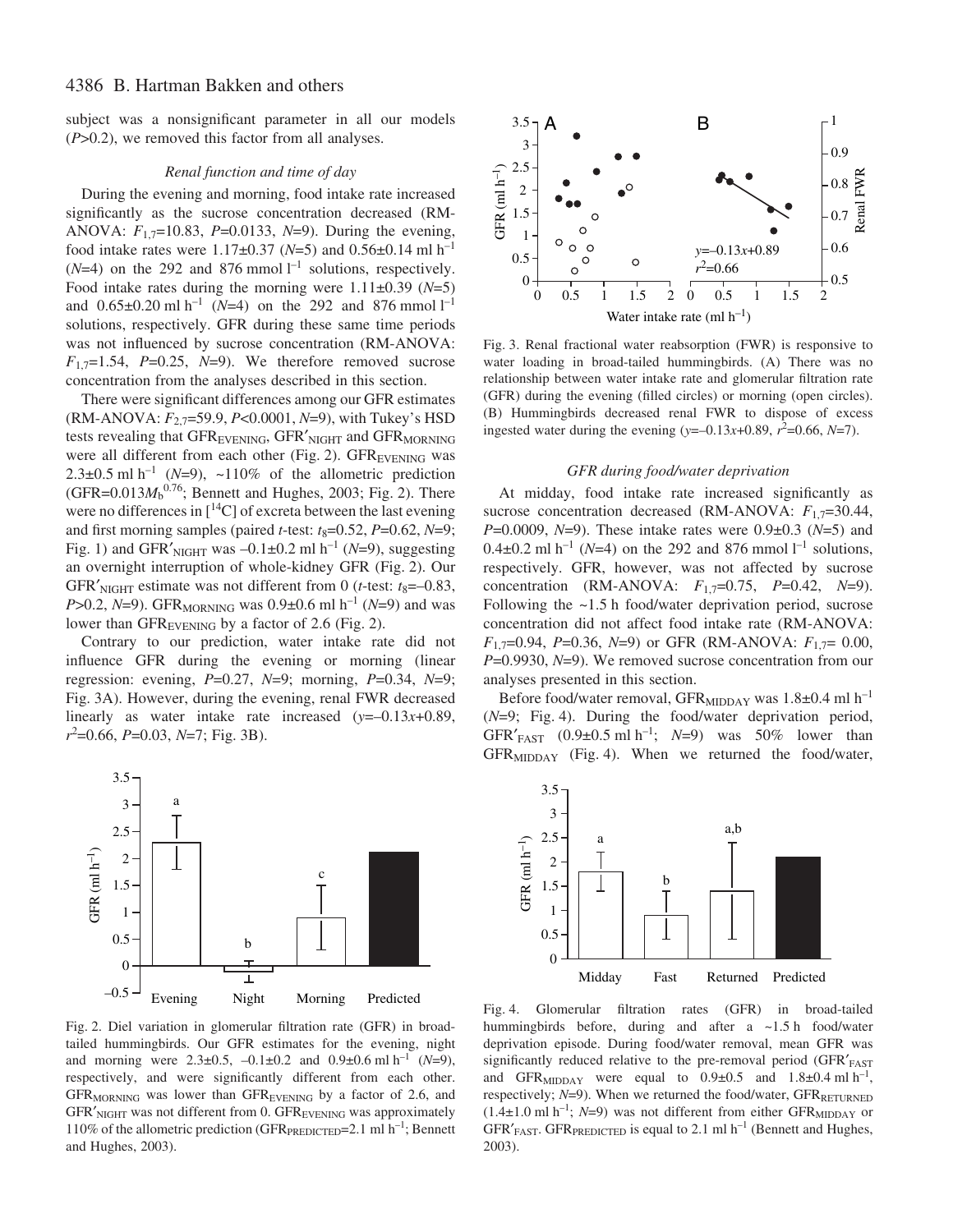

Fig. 5. Glomerular filtration rate (GFR) is responsive to water loading in broad-tailed hummingbirds. (A) During midday, prior to food/water removal, GFR increased linearly with increased water intake rate  $(y=0.78x+1.36, r^2=0.52, N=9)$ . (B) When we returned the food/water, following the  $~1.5$  h deprivation period, there was no relationship between water intake rate and GFR.

GFR<sub>RETURNED</sub> was  $1.4 \pm 1.0$  ml h<sup>-1</sup> (*N*=9; Fig. 4). Our GFR estimates differed significantly (RM-ANOVA:  $F_{2,7}=9.79$ , *P*=0.0094, *N*=9), but Tukey's HSD tests showed that these differences were only between  $GFR<sub>MIDDAY</sub>$  and  $GFR'<sub>FAST</sub>$ ; both GFR<sub>MIDDAY</sub> and GFR'<sub>FAST</sub> were not significantly different from  $GFR_{RETURNED}$  (Fig. 4).  $GFR_{MIDDAY}$  increased significantly as water intake rate increased (*y*=0.78*x*+1.36, *r*<sup>2</sup>=0.52, *P*=0.03, *N*=9; Fig. 5A). However, GFR<sub>RETURNED</sub> was not influenced by water intake rate (linear regression: *P*=0.71, *N*=9; Fig. 5B).

## T*<sup>b</sup> and* M*<sup>b</sup> estimation*

Hummingbirds were normothermic throughout all experimental trials except at night, where they spent 10.4 $\pm$ 5.3% of the 11<sup>h</sup> dark phase hypothermic ( $N=10$ ). The rate of change in  $M_b$  ( $\Delta M_b$ ) during the night was  $-0.04\pm0.01$  g h<sup>-1</sup> (*N*=10) and decreased linearly as time spent hypothermic increased  $(y=-0.02x+0.06, r^2=0.69, P=0.0028,$ *N*=10; Fig. 6). During the food/water deprivation period, Δ*M*<sub>b</sub> was  $-0.25\pm0.11$  g h<sup>-1</sup> (*N*=8) and was significantly higher than overnight ∆*M*<sup>b</sup> (paired *t*-test: *t*7=4.94, *P*=0.0017, *N*=8).

#### **Discussion**

GFR in broad-tailed hummingbirds varied throughout the day and in response to food/water deprivation. Perhaps the most surprising result of this study is the seeming cessation of GFR by hummingbirds during the night. Here, we first consider the diurnal variation in GFR displayed by hummingbirds; then we discuss the renal responses to food/water deprivation, paying particular attention to the observation of an overnight interruption in whole-kidney GFR. We conclude by using a phylogenetic approach to determine whether diurnal GFR in nectarivorous birds conforms to the allometric expectation.

#### *Diurnal variation in renal function*

Broad-tailed hummingbirds displayed significant diurnal



Fig. 6. Overnight body mass  $(M_b)$  losses in broad-tailed hummingbirds are influenced by the time spent hypothermic. The rate of change in body mass  $(\Delta M_b; g h^{-1})$  during the night decreased as time (h) spent hypothermic increased  $(y=-0.02x+0.06, r^2=0.69,$ *N*=10).

variation in GFR. They had a low GFR in the morning  $(0.9\pm0.6 \text{ ml h}^{-1})$ ; Fig. 2), an intermediate GFR at midday  $(1.8\pm0.4 \text{ ml h}^{-1})$ ; Fig. 4) and a high GFR in the evening  $(2.3\pm0.5 \text{ ml h}^{-1})$ ; Fig. 2). It is likely that hummingbirds filter slowly in the morning to conserve water and hydrate after a night of water losses (Fleming et al., 2004). Because intake rates during the day are sufficient for birds to hydrate within a few hours (Collins, 1981), the observation of a gradual increase in GFR throughout the day is perplexing but seems to be a pattern shared by other birds. Goldstein and Rothschild (1993) reported a similar pattern in song sparrows (*Melospiza melodia*).

## *GFR during food/water deprivation*

When hummingbirds were deprived of food/water, they reduced mean GFR (Fig. 4). This finding is consistent with the responses to water deprivation observed in other birds (Williams et al., 1991; Goldstein and Skadhauge, 2000). There is, however, one notable difference. In most of the other species examined, the reduction in GFR occurs progressively over a period of several days (Williams et al., 1991). Yet, hummingbirds modulated GFR within 1.5 h of deprivation (Fig. 4). This observation is not surprising, but it illustrates that GFR in hummingbirds is particularly sensitive and responsive to food/water deprivation. Although broad-tailed hummingbirds reduced mean GFR significantly during the deprivation period, they displayed a wide range of responses (Fig. 7). The reduction in mean GFR ranged from moderate  $(-25\%;$  Fig. 7B) to almost complete  $(-90\%;$  Fig. 7C). This variation may be explained by differences in water balance status among birds prior to food/water removal.

## *GFR during the night*

Although our observation is not the first evidence of intermittent renal filtration in birds (Braun and Dantzler, 1972;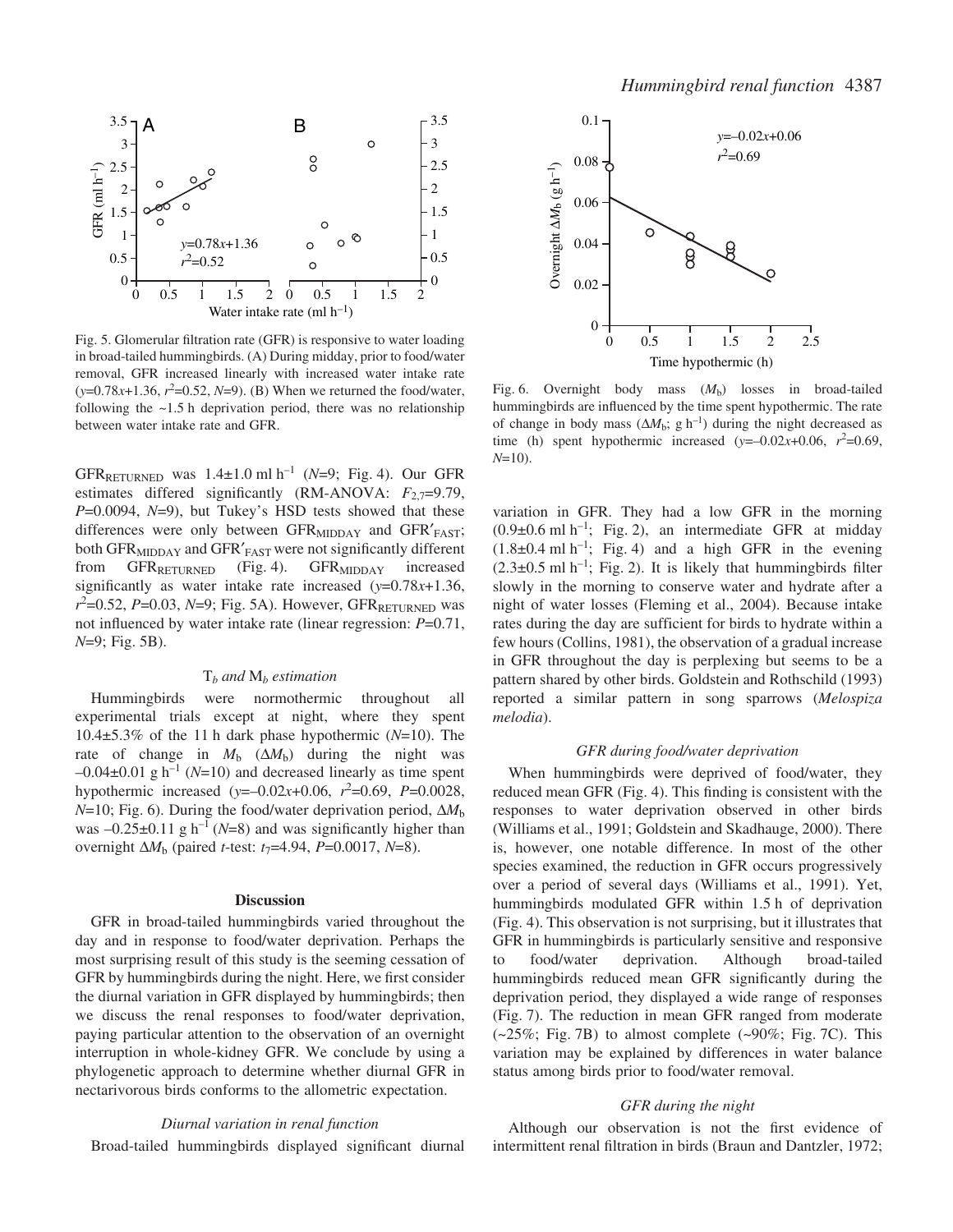# 4388 B. Hartman Bakken and others



Fig. 7. Despite the overall trend (Fig. 4), broad-tailed hummingbirds showed heterogeneous responses to food/water deprivation. Values associated with each regression line are glomerular filtration rate (GFR; ml  $h^{-1}$ ) estimates. Solid regression lines denote estimates obtained using equation 2; broken regression lines denote estimates made using equation 4. Although data of  $[^{14}C]$  of excreta are log<sub>e</sub>-transformed here for clarity, our analyses were performed on non-transformed data (Motulsky and Ransnas, 1987). (A) Data from one representative hummingbird. (B) Data from one hummingbird illustrating that GFR'<sub>FAST</sub> was not always substantially reduced (~25%). (C) Data from one hummingbird showing a GFR $'_{FAST}$  that was considerably reduced (~90%). The hummingbirds in B and C exhibited a GFR $_{RETURNED}$  greater than GFR $_{MIDDAY}$ .

Goldstein, 1993), it represents the first account of what appears to be interrupted whole-kidney GFR in a normothermic bird. Our observation of arrested nighttime renal filtration in broadtailed hummingbirds (Figs  $1, 2$ ) is noteworthy for two reasons. First, because hummingbirds were normothermic for ~90% of the night, the cessation of renal filtration was not a result of reduced pressure in the renal arteries due to hypothermia (Glahn et al., 1993). We cannot, however, rule out a nocturnal dip in systemic blood pressure (Miyazaki et al., 2002). Second, a sudden decrease in whole-kidney GFR disrupts homeostatic processes and can have pathological consequences (Anderson and Schier, 2001). How do hummingbirds cope with arresting whole-kidney GFR? This is an intriguing question, but one that is presently open. The ability to interrupt GFR, however, is better understood.

In birds, the reduction in GFR is believed to result from vasoconstriction of the pre-glomerular arterial vessels that supply 'loopless' nephrons (Dantzler, 1989). This vasoconstriction is mediated by arginine vasotocin (Braun,

1976; Giladi et al., 1997; Goecke and Goldstein, 1997). In hummingbirds, more than 99% of all nephrons are loopless (Casotti et al., 1998). Consequently, hummingbirds cannot concentrate urine (Lotz and Martínez del Rio, 2004), but they can reduce urinary water losses by decreasing GFR. This mechanism has a potential drawback. In mammals, the cessation of filtration due to vasoconstriction of afferent arterioles can lead to damage of renal cells from ischemia (Hays, 1992). How do hummingbirds nourish these cells when GFR is suspended?

Birds, like other vertebrates with intermittent glomerular filtration, have a renal portal system (Dantzler, 1989; Smith et al., 2000). Dantzler (1989) hypothesized that this renal portal circulation may perfuse nonfiltering loopless nephrons in the absence of a post-glomerular blood supply. Additionally, other researchers have noted glomerular bypasses in the arterial vasculature of the avian kidney (Siller and Hindle, 1969; Kurihara and Yasuda, 1975). Although these features may allow the perfusion of renal cells when filtration is suspended, their relative importance is unknown.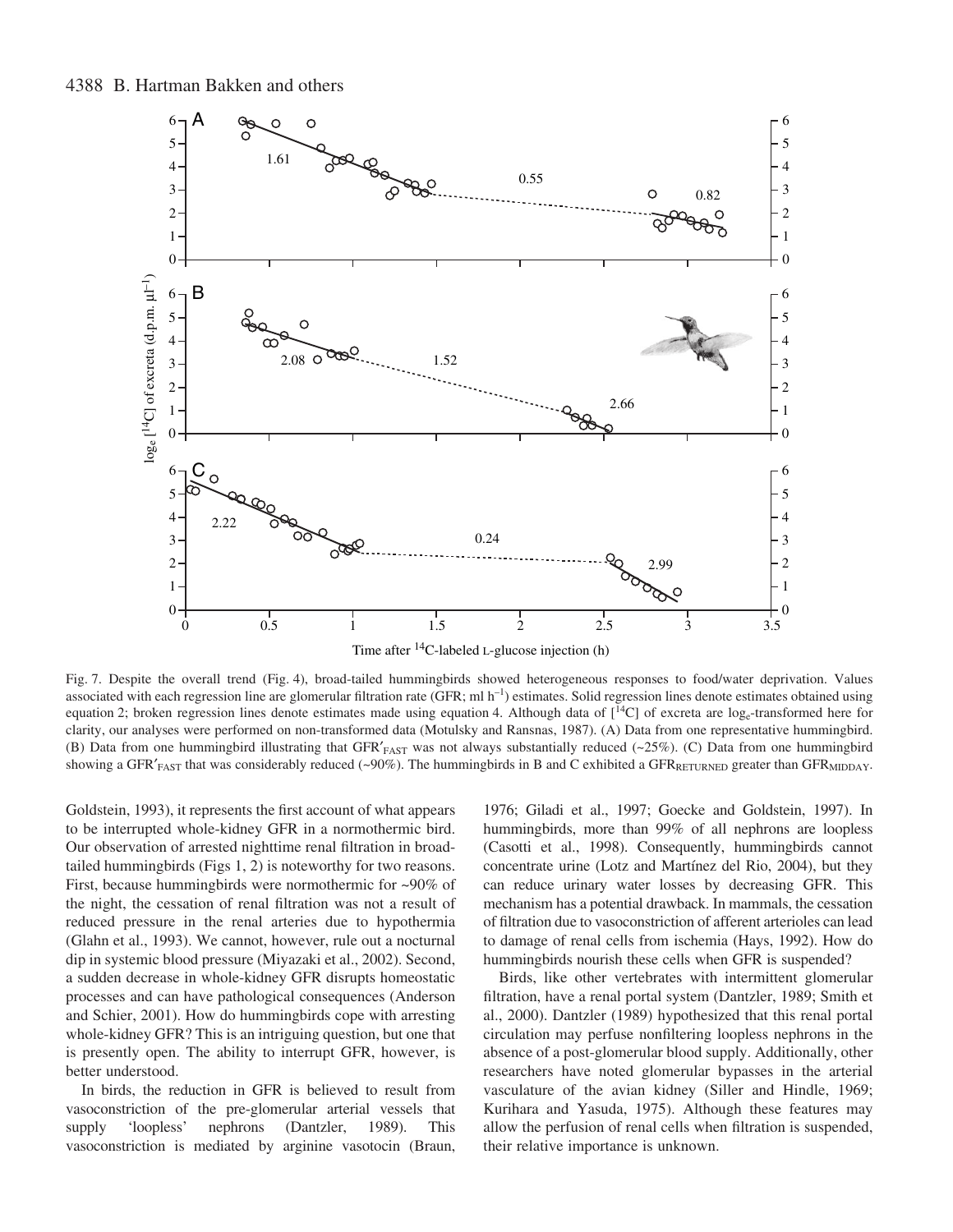| Food habit                           |                   |                             |                                           |
|--------------------------------------|-------------------|-----------------------------|-------------------------------------------|
| Species                              | Body mass $(g)^*$ | GFR $(ml h^{-1})^{\dagger}$ | Predicted GFR (ml $h^{-1}$ ) <sup>‡</sup> |
| Nectarivory                          |                   |                             |                                           |
| Calypte anna                         | 5.1               | 2.4                         | 2.7                                       |
| Selasphorus platycercus <sup>§</sup> | 3.6               | 2.3                         | 2.1                                       |
| Anthochaera carunculata              | 99                | 21.0                        | 25.6                                      |
| Nectarinia osea                      | 5.8               | 1.8                         | 3.0                                       |
| Omnivory                             |                   |                             |                                           |
| Dromaius novaehollandiae             | 40700             | 972                         | 2485                                      |
| Anas platyrhynchos                   | 983               | 162.0                       | 146.7                                     |
| Anas platyrhynchos var. dom.         | 2513              | 446.4                       | 299.4                                     |
| Aythya valisineria                   | 1052              | 136.2                       | 154.5                                     |
| Gallus gallus var. dom.              | 1890              | 247.8                       | 241.1                                     |
| Coturnix chinensis                   | 51.4              | 33.0                        | 15.6                                      |
| Alectoris chukar                     | 511.7             | 34.8                        | 89.3                                      |
| Melopsittacus undulatus              | 37.5              | 8.4                         | 12.3                                      |
| Cacatua roseicapilla                 | 335.9             | 47.4                        | 64.9                                      |
| Sturnus vulgaris                     | 77.1              | 30.0                        | 21.2                                      |
| Melospiza melodia                    | 18.4              | 7.8                         | 7.1                                       |
| Herbivory                            |                   |                             |                                           |
| Branta canadensis                    | 3670              | 374.4                       | 399.3                                     |
| Callipepla gambelii                  | 158.4             | 13.8                        | 36.6                                      |
| Meleagris gallopavo                  | 7400              | 340.8                       | 680.3                                     |
| Coturnix pectoralis                  | 107.3             | 40.8                        | 27.3                                      |
| Coturnix japonica                    | 122.3             | 93.0                        | 30.1                                      |
| Zenaida macroura                     | 119               | 16.2                        | 29.5                                      |
| Columba livia                        | 569.3             | 242.4                       | 96.9                                      |
| Passer domesticus                    | 22.8              | 7.8                         | 8.4                                       |
| Carnivory                            |                   |                             |                                           |
| Bucephala islandica                  | 767               | 243.6                       | 121.5                                     |
| Falco sparverius                     | 126.0             | 16.2                        | 30.8                                      |
| Larus argentatus                     | 1000              | 264.0                       | 148.6                                     |
| Larus dominicanus                    | 905               | 185.4                       | 137.8                                     |
| Larus glaucescens                    | 900               | 230.4                       | 137.2                                     |

Table 1. *Glomerular filtration rates (GFR) in birds with differing food habits*

\*Source: table·1 in Bennett and Hughes (2003), except where noted otherwise.

<sup>†</sup>Recalculated from table 1 in Bennett and Hughes (2003).

<sup>‡</sup>GFR=0.013 $M_b^{0.76}$  (Bennett and Hughes, 2003).

§ Present study.

#### *GFR and nectarivory*

One would expect high GFRs in animals with the astounding water intakes that characterize nectarivorous birds (Yokota et al., 1985; McWhorter et al., 2004). Accordingly, our estimate of GFR in broad-tailed hummingbirds exceeded the allometric prediction (Table 1). The other available data for nectarivorous birds, however, suggest that GFRs are lower than expected (Table 1; Bennett and Hughes, 2003; McWhorter et al., 2004). To find out if diurnal GFR is higher or lower than expected from  $M<sub>b</sub>$  in nectarivorous birds (Calder and Braun, 1983), we used phylogenetically independent contrasts (PICs) and the method proposed by Garland and Adolph (1994). We used the DNA–DNA hybridization tapestry of Sibley and Ahlquist (1991) as a hypothesis for the phylogenetic relationships and evolutionary distances of birds (Fig. 8A). Briefly, we

constructed a regression through the origin with all the standardized phylogenetic contrasts of  $log_{10}(M_b)$  and  $log_{10}(GFR)$ . This regression excluded the nectarivorous species. We then determined whether the contrasts including nectarivorous birds were within or outside the 95% confidence interval for this relationship.

Before phylogenetic correction, the relationship between *M*<sup>b</sup> (g) and GFR (ml  $h^{-1}$ ) was described by a power function (*y*=-0.85 $x^{0.74}$ ,  $r^2$ =0.90, *N*=28; Fig. 8B). The exponent obtained using PICs  $(0.72 \pm 0.10; N=23; Fig. 8C)$  was similar to that obtained from the phylogenetically uncorrected regression  $(0.74\pm0.26;$  Fig. 8B). The points for the contrasts that included the clades of nectarivorous birds fell within the 95% confidence interval for the regression line. Despite the high water fluxes that characterize nectarivorous birds, these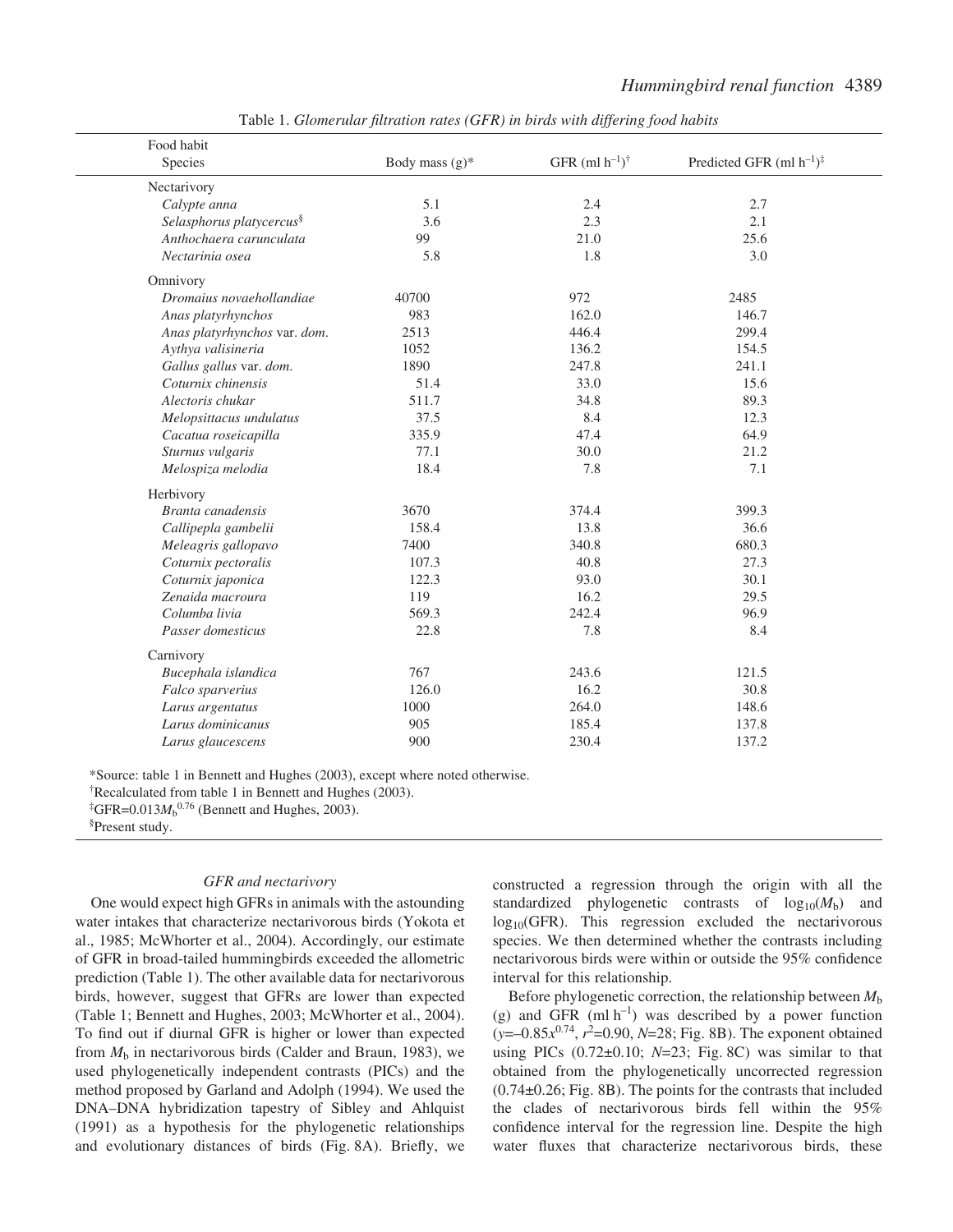# 4390 B. Hartman Bakken and others



Fig. 8. Do nectarivorous birds have different diurnal glomerular filtration rates (GFRs) compared with equal-sized birds with other dietary habits? (A) Phylogeny of avian species with GFR data (Table 1). (B) The relationship between body mass  $(M_h; g)$  and GFR (ml h<sup>-1</sup>) was described by a power function with an exponent equal to 0.74 $\pm$ 0.26 (*N*=28). (C) The phylogenetically independent contrasts between  $\log_{10}(M_b)$  and  $\log_{10}(GFR)$ for nectarivorous birds (filled circles) are within the 95% confidence interval (represented by the broken lines) of the regression line relating the standardized contrasts of  $log_{10}(M_b)$  and  $log_{10}(GFR)$  for species with other dietary habits. The exponent of this phylogenetically corrected relationship equals 0.72±0.10 (*N*=23).

animals do not seem to have unusual rates of glomerular filtration. This conclusion, however, must be treated with caution. An overnight mean GFR of 0 may qualify broad-tailed hummingbirds as outliers. If labile GFRs (Goldstein and Rothschild, 1993; present study) are common among birds, the time of GFR measurement cannot be ignored in comparative analyses.

Hummingbird illustrations are by Annie Hartman Bakken. We owe a debt to two anonymous reviewers, whose keen criticisms helped us to measurably improve an earlier draft of this manuscript. We thank Dr Graham Mitchell for his insightful comments and mammalian bias, which reminded us of the important observation that birds are not mammals. Our capture, care and experimental protocols were approved by the University of Wyoming Animal Use and Care Committee.

Hummingbirds were collected under United States Fish & Wildlife and Wyoming Game & Fish permits issued to C.M.R. Support for this research was provided by grants from the National Science Foundation (NSF; IBN-0110416) and the National Institutes of Health/National Center for Research Resources (RR-16474) awarded to C.M.R. and B.H.B., respectively; T.J.M. was supported by an NSF grant to William H. Karasov (IBN-0216709). B.H.B. extends his thanks to Dr Lloyd A. and Patricia L. Bakken.

#### **References**

- **Anderson, R. J. and Schier, R. W.** (2001). Acute renal failure. In *Diseases of the Kidney and Urinary Tract*, vol. 2 (ed. R. W. Schrier), pp. 1093-1136. Philadelphia: Lippincott Williams & Wilkins.
- Baker, H. G. (1975). Sugar concentrations in nectars from hummingbird flowers. *Biotropica* **7**, 37-41.